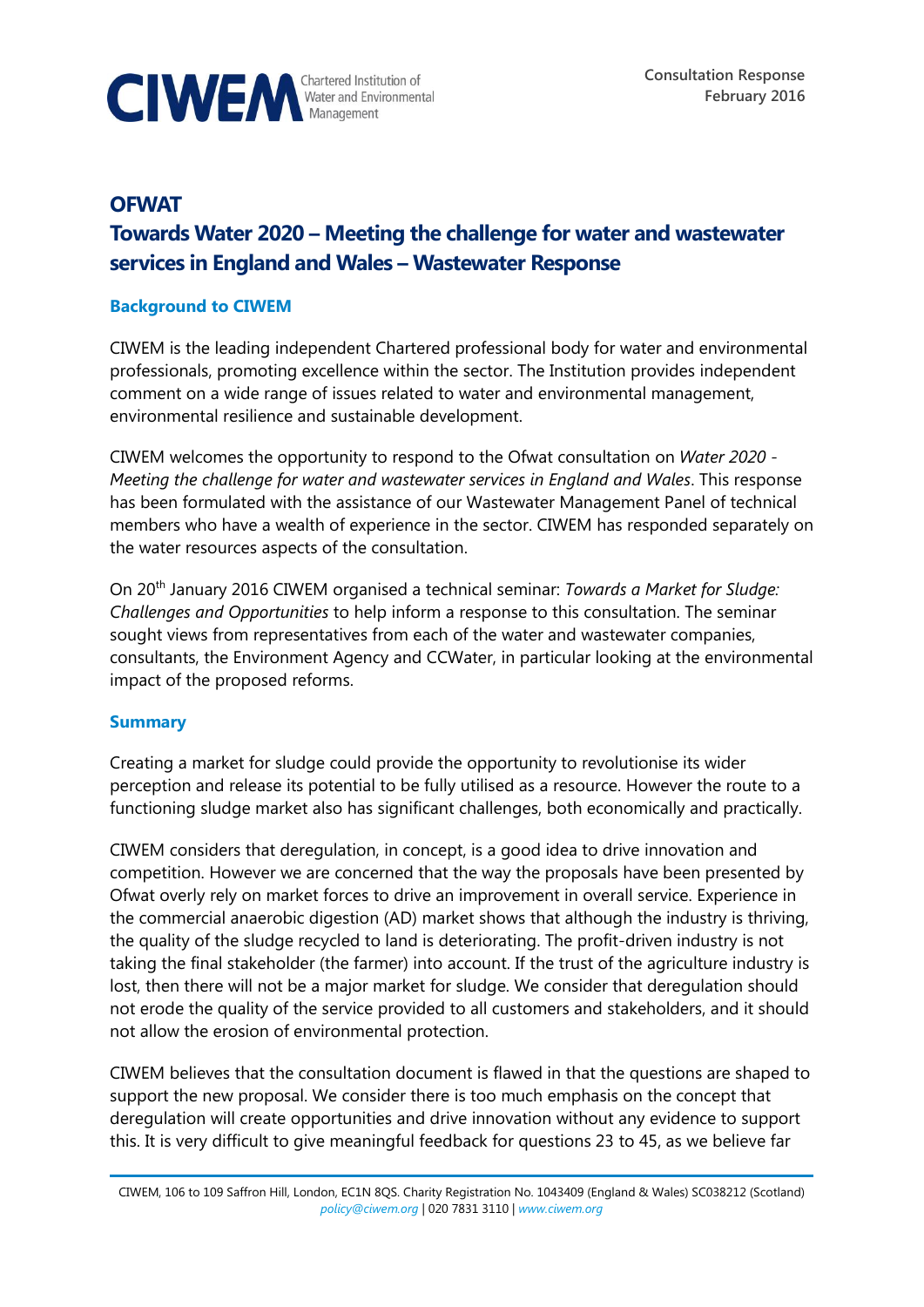more fundamental questions should be answered before the allocation of regulated capital value (RCV) is considered. We have instead summarised for Ofwat the range of views presented at the CIWEM seminar from the delegates on the challenges and opportunities in implementing a market for sludge.

# **Challenges to developing a market for sludge**

### Environmental impact and risk

- A harmonisation of regulations between England and Wales (and Scotland) would be beneficial. Without this companies might be negatively impacted, especially those on the borders. There are also inconsistent regulations between water and sewerage companies (WaSCs) and other forms of organic waste (OOW) which need to be resolved.
- The document does not address water scarcity and environmental quality. These are absolutely fundamental to whether or not deregulation will work. Please see CIWEM's response from its Water Resources Panel for more information in this area.
- Currently water companies own the risk associated with sludge recycling and manage it through asset investment to ensure that sludge will always be recycled or disposed of. Unlike in standard markets, the product will always be produced, regardless of the downstream demand. Should the downstream demand fall (e.g. due to external factors e.g. tariffs/ energy prices) and sludge is no longer as valuable and there is no alternative asset base to handle the material, who then owns the risk?
- Experience from the commercial AD market has shown that there has been a deteriorating quality in the final product not being biologically stable and containing high concentrations of glass.
- There are still issues that need to be resolved around the regulation of co-digestion.
- New entrants are likely to be solely driven by profits, rather than environmental performance and customer service.

# Customers and stakeholders

- It has not yet been determined if the changes will provide a benefit and value for money for customers.
- As some companies would have a competitive advantage (for example existing headroom) on the commencement of a market, how will Ofwat ensure a level playing field across water companies?
- There are perception issues around biosolids in the agricultural market and food chain which will need to be managed.
- Potential new market entrants advise that there is existing over-capacity within AD assets for food waste. They are already competing to fill digesters with ever reducing gate fees so it may not be realistic that water companies will be able to co-digest with other wastes.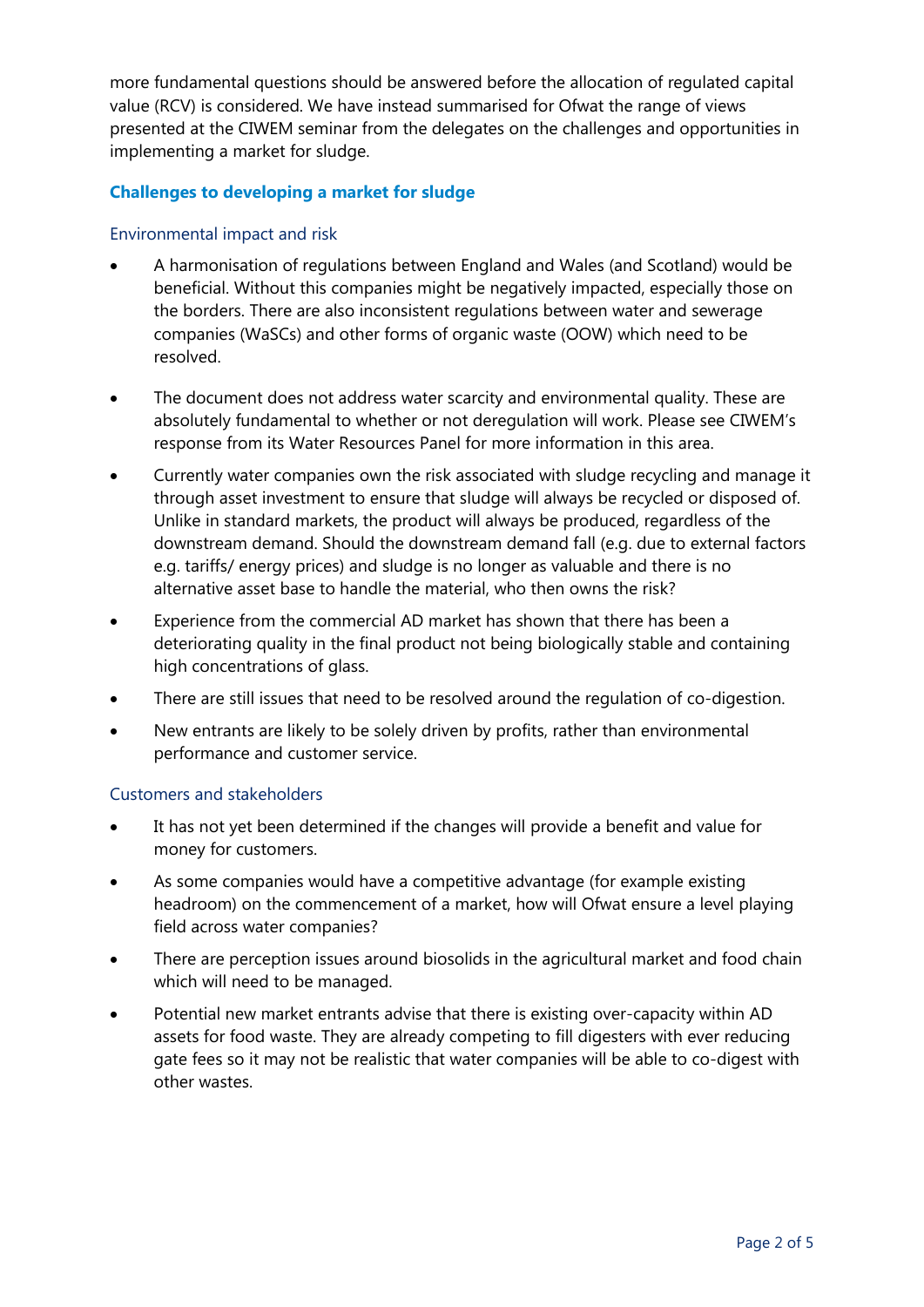# Application of markets

- The boundary between sludge and sewage treatment works will need to be defined, both physically and economically. This may prove difficult in practice.
- There may be difficulties around the structuring contracts e.g. liquor treatment requirements for sludge. Sewage treatment works and sludge treatment facilities are intrinsically linked and it will be challenging to separate these to enable new market entrants to deliver services without a detrimental impact on the upstream sewage treatment works. If the two works are operated by different companies, there are times where the transfer of sludge to the sludge works, and reciprocal transfer of liquors to the sewage works would stop.
- Private finance initiatives (PFIs) have been suggested as a means of funding investment and innovation. PFI contracts can become burdensome fairly early on in what tend to be long contracts. Private financing, by its very nature will also drive down quality. For example, commercial AD plants do not build to The Water Industry Mechanical and Electrical Specifications, and this is starting to have consequences. If deregulation is to work then it should note be solely financially driven.

# Cost Allocation

- There is concern over the complexity of the legislation and the ability of companies (incumbent and new market entrants) to apply it fairly and consistently. Ofwat will need to provide very clear guidance on how to determine cost allocations.
- How Ofwat will separate the cost elements in the market, for example transport and treatment, needs to be carefully considered. The geographical extremes of the country (e.g. South West) are likely to be disproportionately negatively impacted if transport costs are included within treatment; their operations will look considerably more expensive and less efficient.

# Cost: Benefit

- Costs might increase as contracts will require management overheads. Additionally, the risk associated with duty of care might also increase costs. This is likely to be passed on to the customer.
- It has not yet been demonstrated that there is enough value in the market for customers.

# Regulated Capital Value (RCV)

- Companies with more headroom will have a stronger position in the market. As they will have paid for this with customers' money (perhaps being rewarded for their own inefficiencies), Ofwat will need to consider how the benefits will be passed to customers.
- It appears that Ofwat are proposing to reallocate the RCV to not skew existing assets in favour of the WaSCs; which is sensible. However, it appears that entrants are disproportionally encouraged through incentives. This could encourage the wrong entrants into the market, or entrants that do not have long-term water quality as their key driver.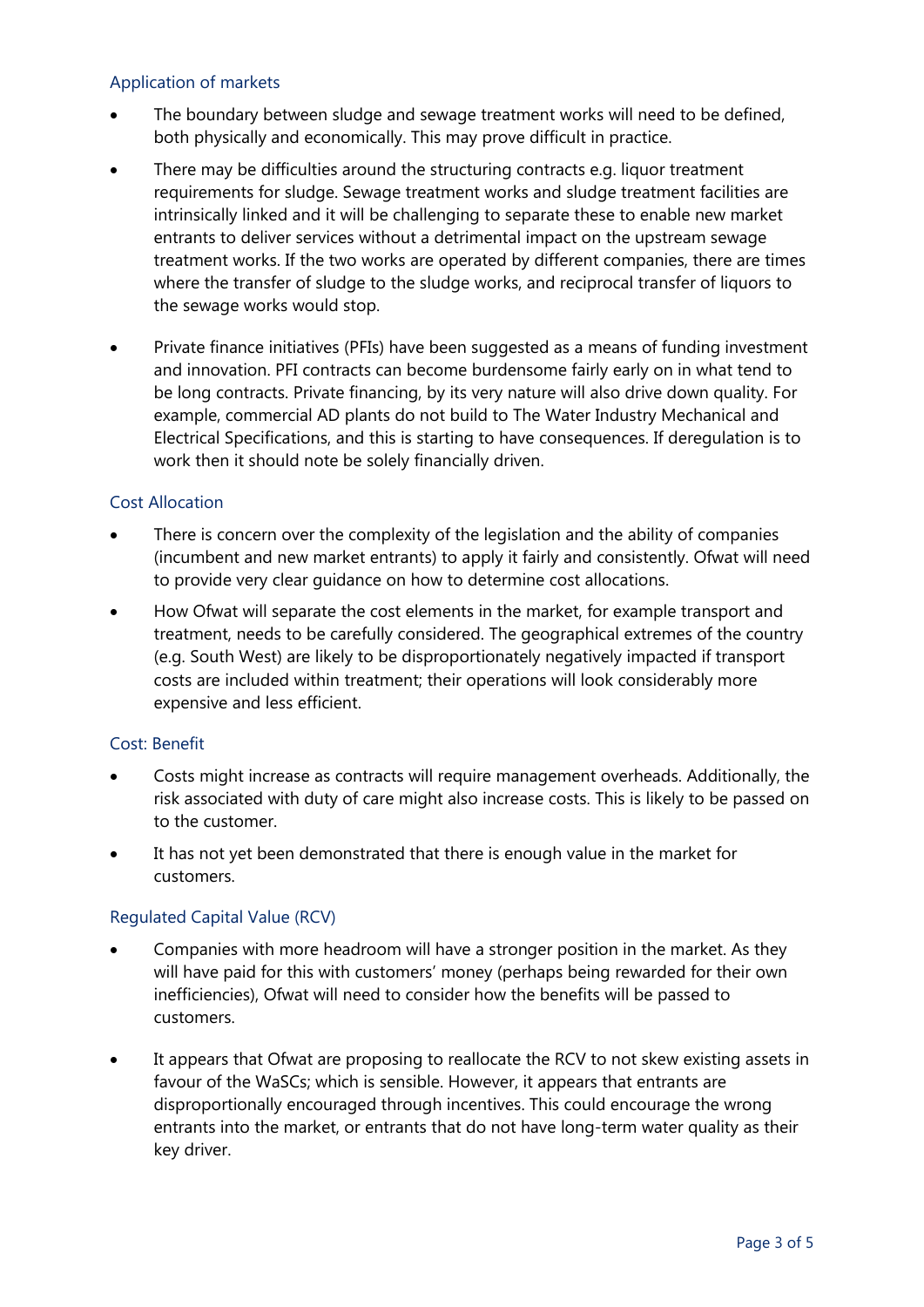In co-located commercial AD plant where municipal headroom has been taken up by the commercial activity, it has become incredibly complicated regarding regulated and non-regulated business, and allocation of the RCV.

### AMP6 Investment

 Companies are currently having to make decisions about their AMP6 investment delivery, and a lack of clarity could lead to stranded assets. Guidance will be needed around asset investment decisions as companies are unclear how stranded assets will be handled. There is a concern that the average asset life for stranded assets has been calculated on is unrealistic. Whilst an average, it does not take into account the impact on individual companies.

# **Opportunities in developing a market for sludge**

#### Environmental impact and risk

- The harmonisation of environmental regulations may be catalysed. In particular delegates were interested in harmonisation of *The Sludge (use in Agriculture) Regulations (1989)* and the *Environmental Permitting Regulations*. This may open up the opportunity to co-digest sludges with other wastes, for example food.
- There is a greater potential for environmental improvements, for example carbon reduction in the move towards AD technologies.

#### Customers and stakeholders

- Customers should pay less if markets are successful.
- The Biosolids Assurance Scheme is just about to launch. There is an opportunity for this to be rolled out to new market entrants and continue to maintain confidence with agricultural customers and food chain suppliers.

# Application of markets

- The PFI model has worked effectively in Scotland, this may start to move England and potentially Wales along a similar path.
- Localised and site specific competition is likely, with just the discussions around markets beginning to catalyse incumbent WASCs to look for opportunities to trade at a local level.

#### Cost Allocation

 Companies and Ofwat will understand the true costs of sludge treatment. Currently costs are often tied up with sewage treatment and historically have been difficult to separate.

#### AMP6 Investment

- Markets provide the potential to remove or diminish the five year AMP cycles, which can stifle investment and reduce the appetite for risk for incumbent WASCs.
- New entrants may be less risk averse than WASCs, helping to drive innovation.